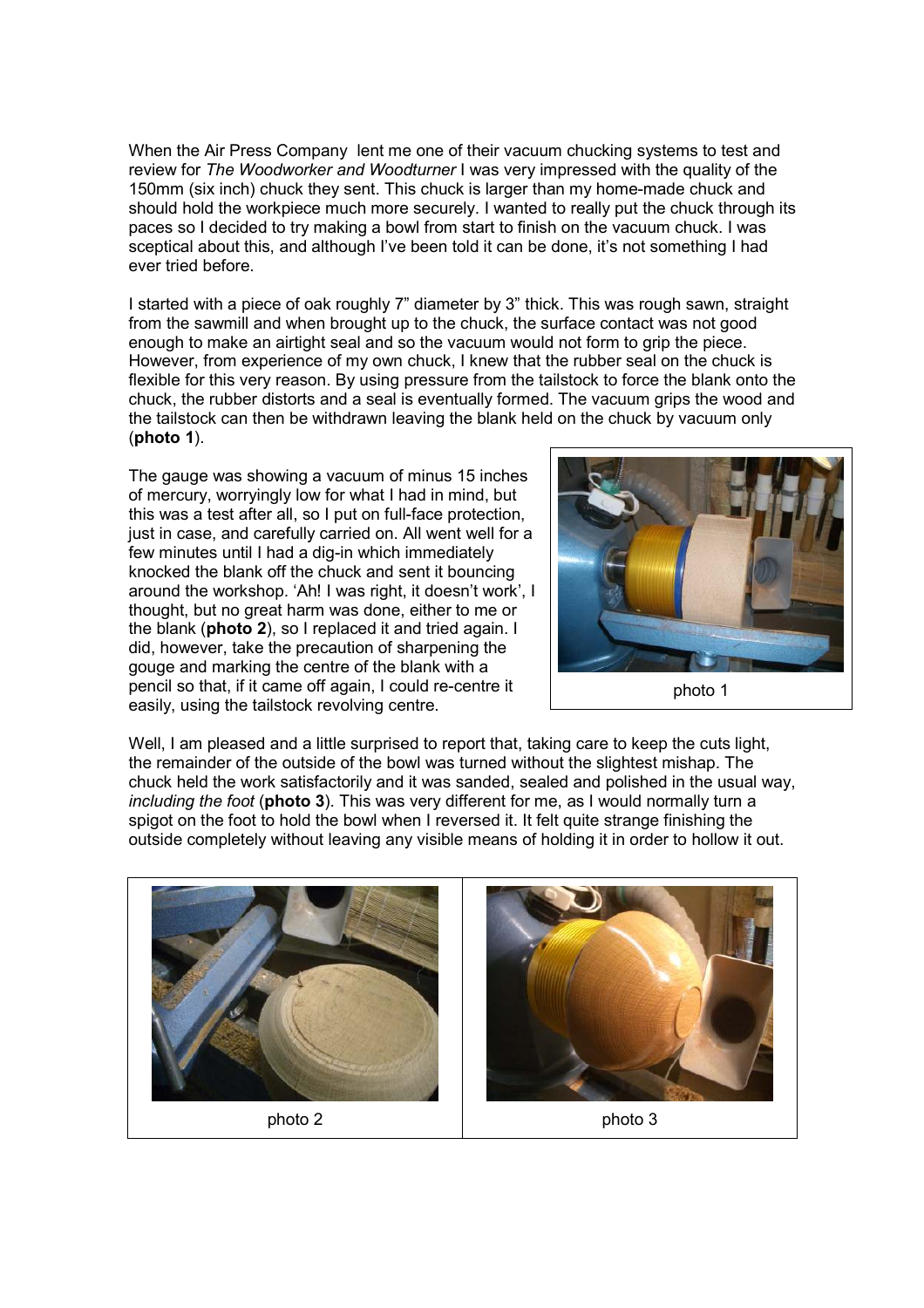The bowl was reversed and it's lower part set in the chuck (photo 4). There then followed a lengthy trial and error session to try to get it centralised and turning true. This is essential because otherwise the walls of the bowl will vary in thickness around the circumference of the bowl – a bit of unintentional off-centre turning. What makes it difficult is that, even with the air-inlet partially open to reduce the vacuum, it's hard to get smooth movement of the blank. To get it moving at all, you have to apply just a little more force than was strictly needed – and then the blank suddenly moves more than you wanted it to. You end up giving it little nudges with the heel of your hand, backwards and forwards in little jerks until



photo 4

you eventually get it where you want it.

To help solve the problem I brought the tool rest up close to the edge of the bowl and made continual adjustments until the gap between bowl and rest remained the same when the bowl was rotated by hand. It took several minutes to get it right, and even then it was more by luck than judgement. Try as I might, I can't think of a better way of doing this than by trial and error. Thankfully, it is not normally a problem for me when I utilise my usual, spigot, method of workholding.

The polished part of the bowl was now against the chuck, so there was no problem with the

seal, and the vacuum was much improved (now minus 17.5 in Hg). I approached it cautiously, not wanting to move the bowl on the chuck, and the hollowing went smoothly enough (photo 5).



To some extent the bowl sits inside the vacuum chuck and an advantage of this is that the bowl is supported by the chuck much further up the walls than if it had been held by a spigot in the conventional way. This extra support helped to keep the walls steady while the internal cuts were taken. However, I soon realised that, because the bottom of the bowl is inside the chuck, I couldn't get callipers, or fingers, anywhere near it to judge its thickness. This was an unforeseen disadvantage of the chuck. However, knowing that the blank was 3" thick to start with and 'guesstimating' how much of the thickness I had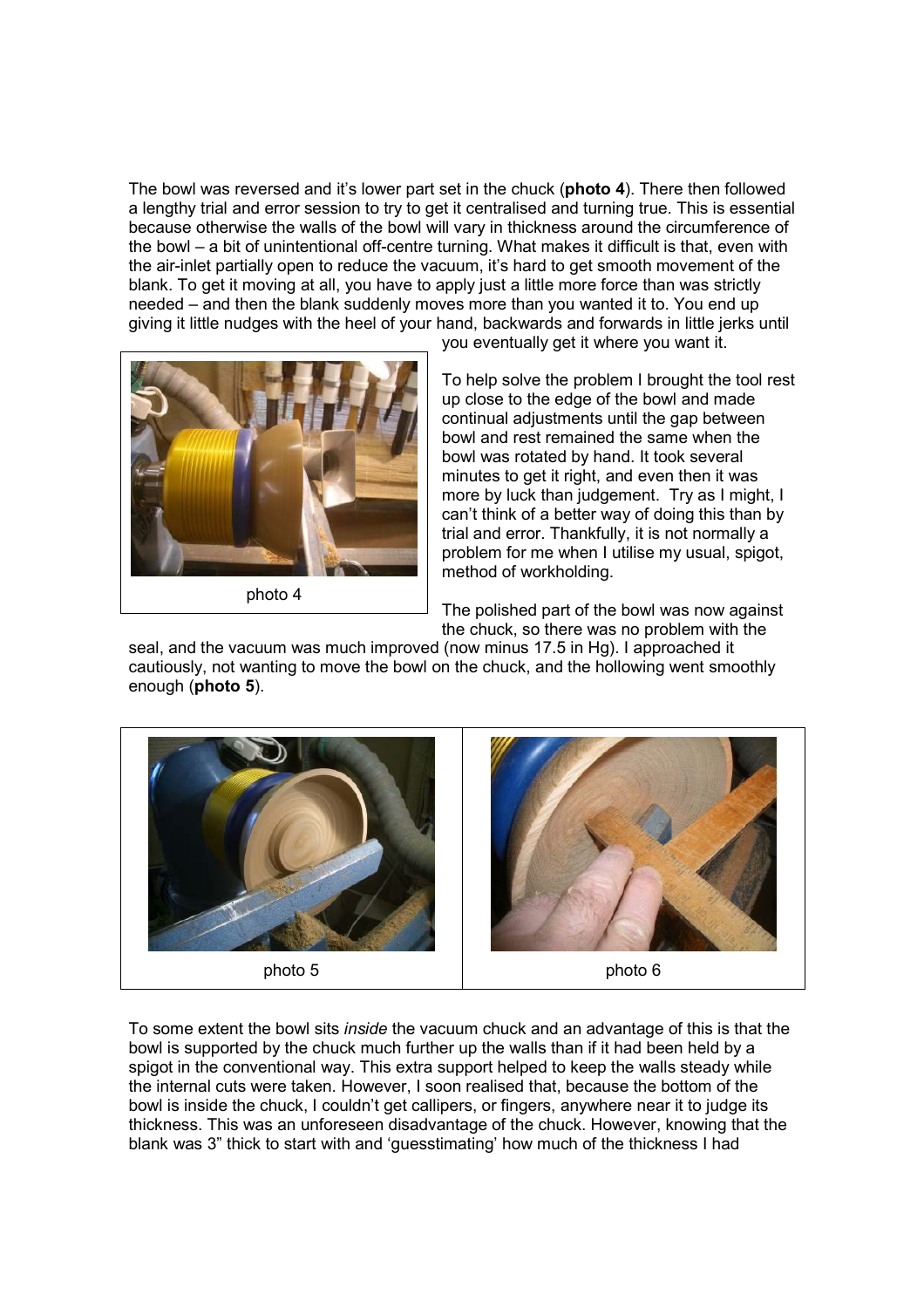removed already. I decided I could go to a depth of about two and a quarter inches (**photo** 6). This worked out reasonably well, but the bottom of the finished bowl is a little thicker than I originally intended. Sanding and polishing were uneventful and the bowl was soon finished (photo 7).

I was quite impressed with how well the vacuum chuck had held the workpiece, but was also conscious that the bowl was only an inch bigger than the chuck itself. Making a bigger bowl would be much more of a test.

Spurred on by my previous success, I selected a sycamore blank around 3" thick and 14" in diameter. It had a rather nasty crack in it but I thought I would be able to 'lose' this as I shaped the outside. This is the biggest diameter I can accommodate over the bed bars on this lathe





and represents a much stiffer test of the vacuum system's abilities. I held the blank, as before, directly onto the vacuum chuck (photo 8).

Again, I had to use the tailstock to press it onto the chuck until it gripped and again the gauge showed a vacuum of minus 15 in Hg. In view of the size of the blank, I didn't really feel very happy with this because my own home-made vacuum chuck normally operates at around minus 22 in Hg - about a 50% stronger vacuum. I was conscious that I was following what was to me a still unfamiliar procedure, with what I considered to be a possibly inadequate vacuum.

Nevertheless, armed with face mask, newly sharpened bowl gouge and nerves of steel. I pressed on.

Forewarned by the way the dig-in had unseated the previous bowl, I was very aware that this piece was now overhanging the chuck to a much greater extent. However, despite my misgivings, I intentionally took some quite heavy cuts. I wanted to know whether I could treat this blank in the same way as if it were held on a screw chuck, which is my normal method.

I feared that I might bring the blank off at any moment, but I needn't have worried. The vacuum



held the blank securely through the heaviest of these cuts (photo 9). Of course, I didn't attempt to take a ridiculously heavy cut. I daresay I could have knocked the blank off the chuck if I was really trying to, but testing to destruction was not the aim of the exercise.